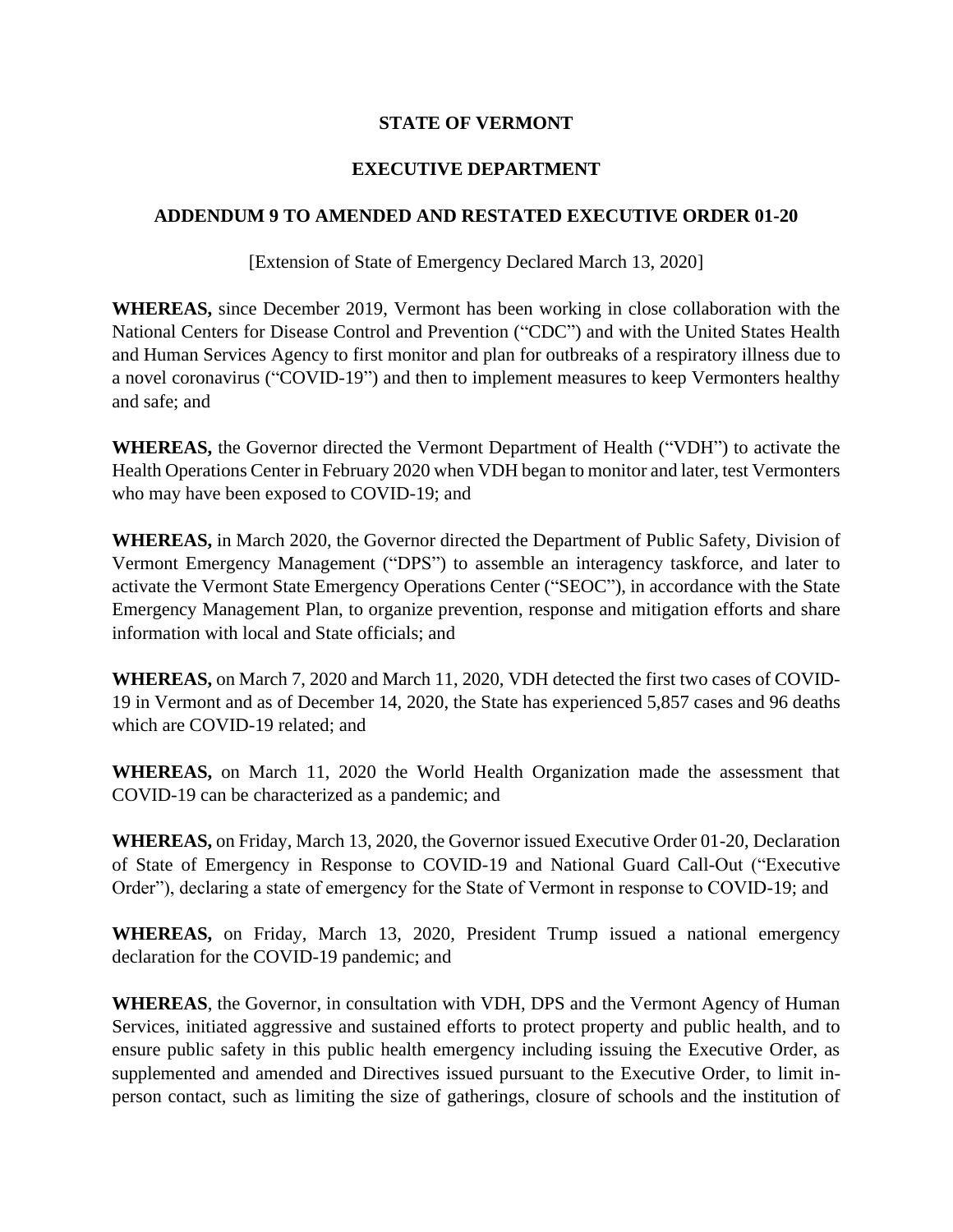remote learning through the end of the 2019-2020 school year, directing the postponement of nonessential medical and surgical procedures, suspending the operation of close contact businesses, requiring telecommuting and work from home, requiring Vermonters to stay home and stay safe, with exceptions for essential purposes, and suspending the operation of businesses which were not deemed critical to public health and safety and national and economic security; and

**WHEREAS**, modeling studies done for the State clearly show that, but for the mitigation measures taken to date, the number of COVID-19 cases and COVID-19 related deaths in the State would be having a much more devastating effect on Vermonters and would be threatening to overwhelm the capacity of the Vermont health care system; and

**WHEREAS**, the Governor undertook a cautious, measured and data-based approach to restarting Vermont's economy to minimize the risk to the public by limiting the spread of infection in our communities in order to protect the most vulnerable, while reopening our business, non-profit, government and recreation sectors in a safe and effective way; and

**WHEREAS,** despite months of success, statewide there was an acceleration in COVID-19 transmission in November 2020; and

**WHEREAS**, Vermonters must come together as we have before in this crisis, to do our part to protect the very ill and elderly, ensure those who experience the most severe symptoms have access to the care they need, and keep our schools and economy open, by preventing and slowing the spread of this virus; and

**WHEREAS**, the Governor has determined, in consultation with the Commissioner of VDH and DPS, based on the best science and data available, to extend the State of Emergency for the State of Vermont through Friday, January15, 2021.

**NOW THEREFORE,** I, Philip B. Scott, by virtue of the authority vested in me as Governor of Vermont by the Constitution of the State of Vermont, the emergency powers set forth in 20 V.S.A. §§ 8, 9 and 11 and other laws, hereby declare the State of Emergency for the State of Vermont shall be extended through midnight on Friday, January 15, 2021.

## **IT IS FURTHER ORDERED:**

Except as modified herein, the Amended and Restated Executive Order issued June 5, 2020, and all Addenda and Directives issued thereunder, shall continue in full force and effect until midnight on January 15, 2021, at which time the Governor, in consultation with VDH and DPS shall assess the emergency and determine whether to amend or extend the State of Emergency.

This Addendum 9 to the Amended and Restated Executive Order shall take effect upon execution and shall continue in full force and effect until midnight on January 15, 2021, at which time the